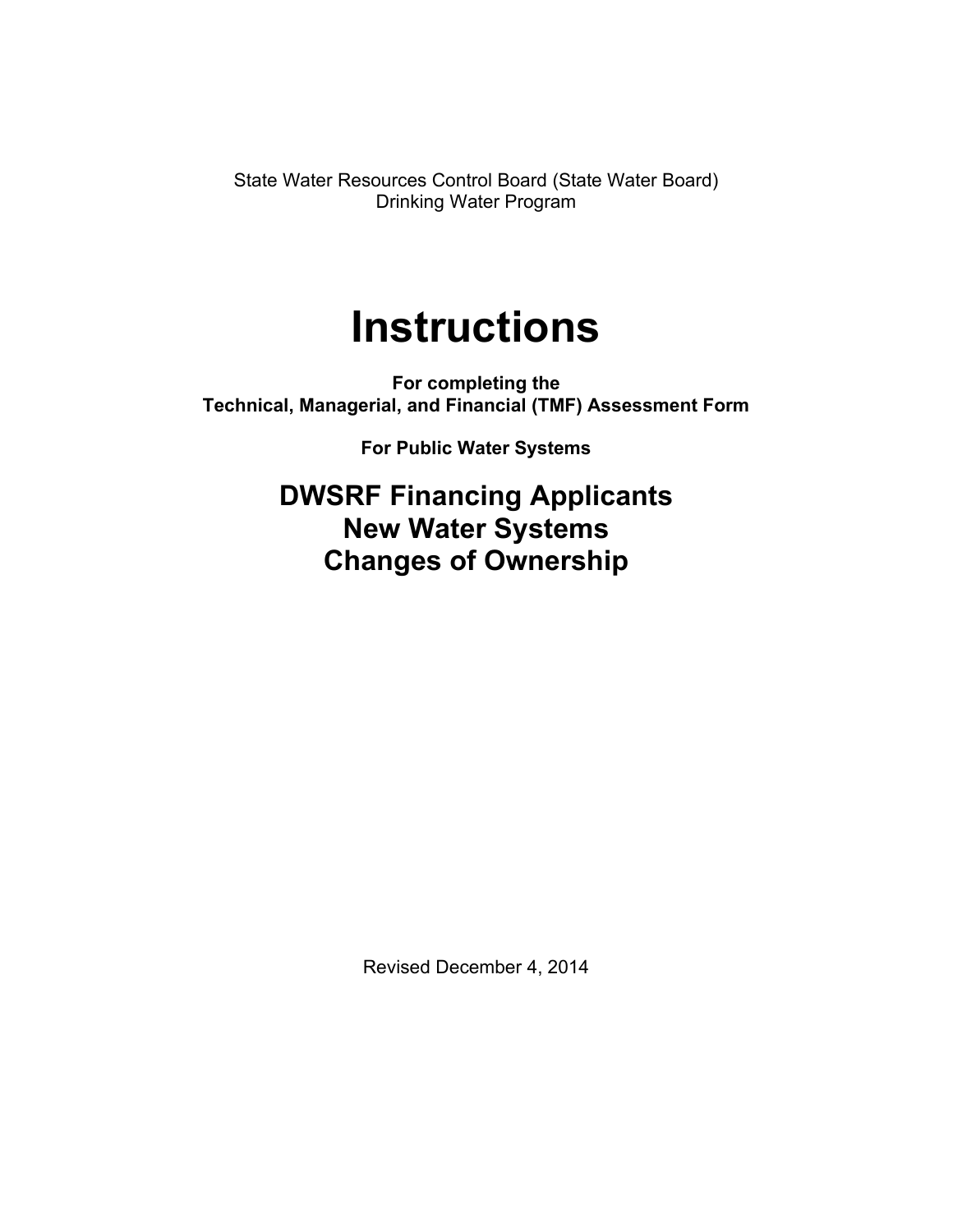# **Table of Contents**

|    | 3 |
|----|---|
|    |   |
|    |   |
|    |   |
|    |   |
|    |   |
|    |   |
| 5. |   |
|    |   |
|    |   |
| 8. |   |
|    |   |
|    |   |
|    |   |
|    |   |
|    |   |
|    |   |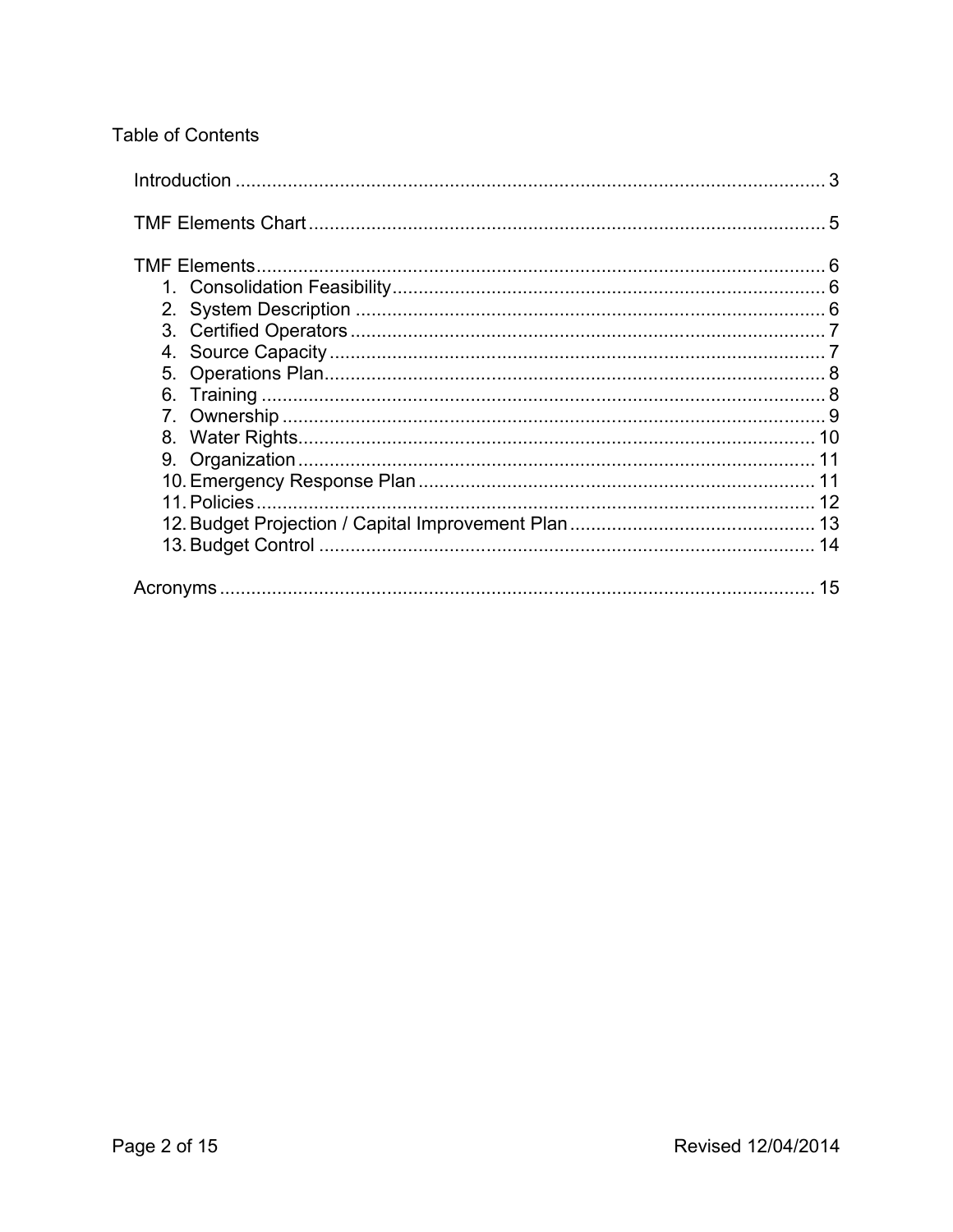# <span id="page-2-0"></span>**Introduction**

The 1996 federal Safe Drinking Water Act (SDWA) required states to incorporate technical, managerial, and financial (TMF) capacity into public water system operations. This requirement helps ensure that public water systems have long term sustainability and are able to maintain compliance with all applicable drinking water laws and regulations.

In response to the federal TMF requirements, California enacted Section 116540 of the Health and Safety Code (CHSC) which states:

"No public water system that was not in existence on January 1, 1998, shall be granted a permit unless the system demonstrates to the department that the water supplier possesses adequate financial, managerial, and technical capability to assure the delivery of pure, wholesome, and potable drinking water. This section shall also apply to any change of ownership of a public water system that occurs after January 1, 1998."

It should be noted that the California SDWA goes beyond the federal requirements by applying the TMF instructions and requiring TMF assessments for not only community water systems but also transient noncommunity water systems, water systems changing ownership, and water systems seeking financing from the State.

Use this TMF instructions document as a reference when completing the TMF assessment form located on the SWRCB web site at:

#### [Capacity Development](https://www.waterboards.ca.gov/drinking_water/certlic/drinkingwater/TMF.html)

https://www.waterboards.ca.gov/drinking\_water/certlic/drinkingwater/TMF.html

Construction Financing Applicants

All applicants must demonstrate that both Mandatory and Necessary TMF elements have been addressed as described in this guidance document prior to completion of a construction project. Submit the completed TMF assessment form and attachments with the financing application.

Water Supply Permit Applicants for New Water Systems or Change of Ownership

Prior to obtaining a water supply permit for a new system or change of ownership all applicants must demonstrate that the Mandatory TMF elements have been addressed as described in this guidance document. The Necessary TMF elements must be addressed satisfactorily within a timeframe determined by the regulatory agency. Submit the completed TMF assessment form and attachments to the SWRCB Division of Drinking Water district office or the Local Primacy Agency (LPA) that regulates the water system. These regulators then will review the TMF Assessment to determine whether or not the system has adequate TMF capacity.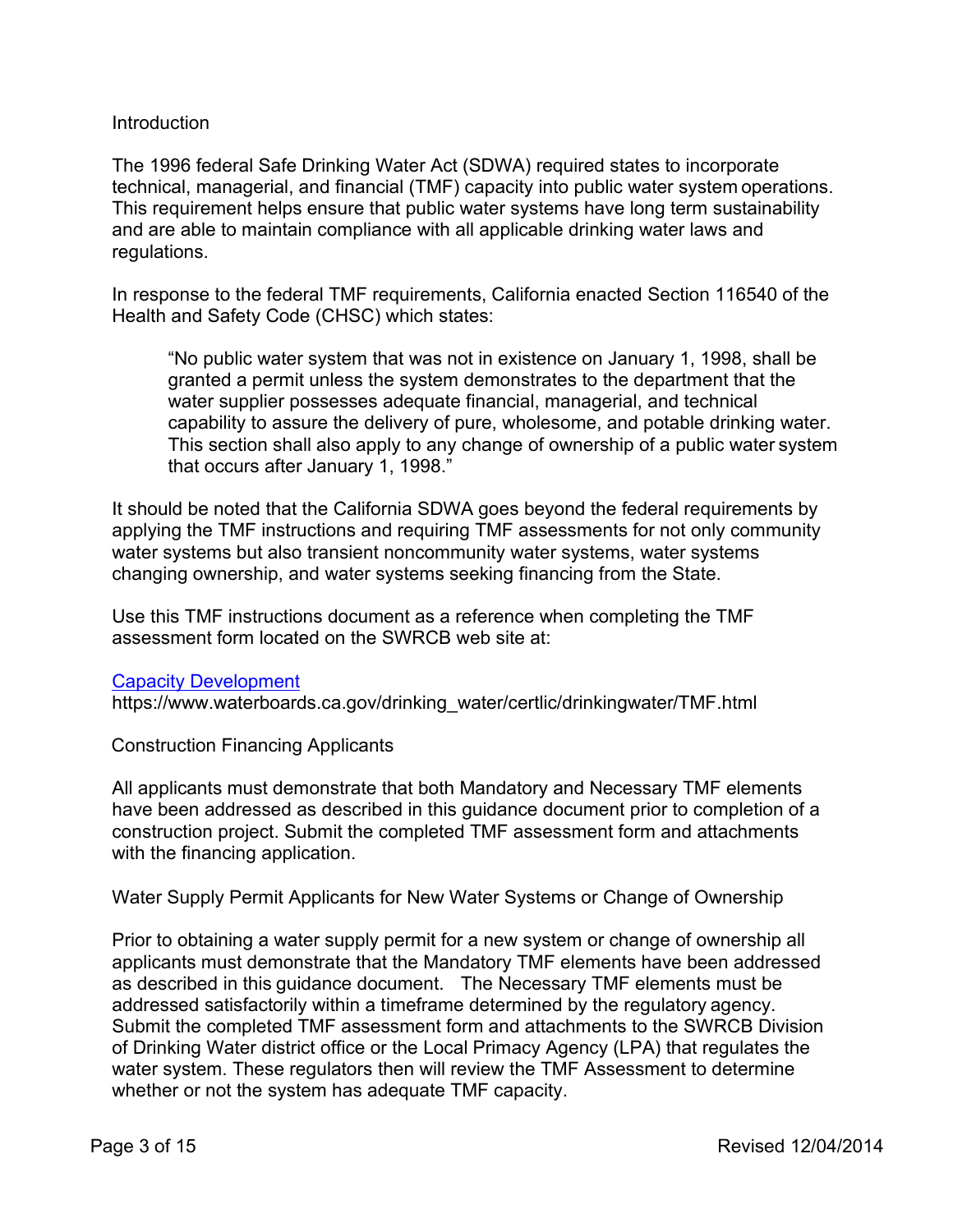Transient Non-Community water system applicants may be able to use the TMF Capacity Assessment E-Z Form if the answers to all four of the following questions are yes.

- 1. Is the system's source is untreated groundwater from a well or enclosed spring, located on property that the system owns?
- 2. Does the system have a single owner or sole proprietor?
- 3. Is the owner responsible for all aspects of the water system?
- 4. Does the system have an "expense only" budget? (You do not charge forthe water that you provide).

A TMF elements chart is provided below to illustrate the Mandatory and Necessary TMF elements.

We recommend that the TMF documents be assembled in a three ring binder with the attachments kept as appendices in the back. Because particular information about water systems changes over time, this will allow documents to be updated easily. In order to maintain complete records of your system, keep copies of all of the documents in this binder. Required documentation may be submitted electronically on a compact disk and attached to the TMF assessment in the appendix.

SWRCB is committed to helping systems qualify for financing. Upon request SWRCB will provide assistance to small water systems for completing a financing application and the TMF assessment forms. The financing applicant should complete as much of the information on the forms as possible. All information needs to be supplied in a timely manner. In addition, small water systems that cannot demonstrate adequate capacity can be provided with direct technical assistance if requested.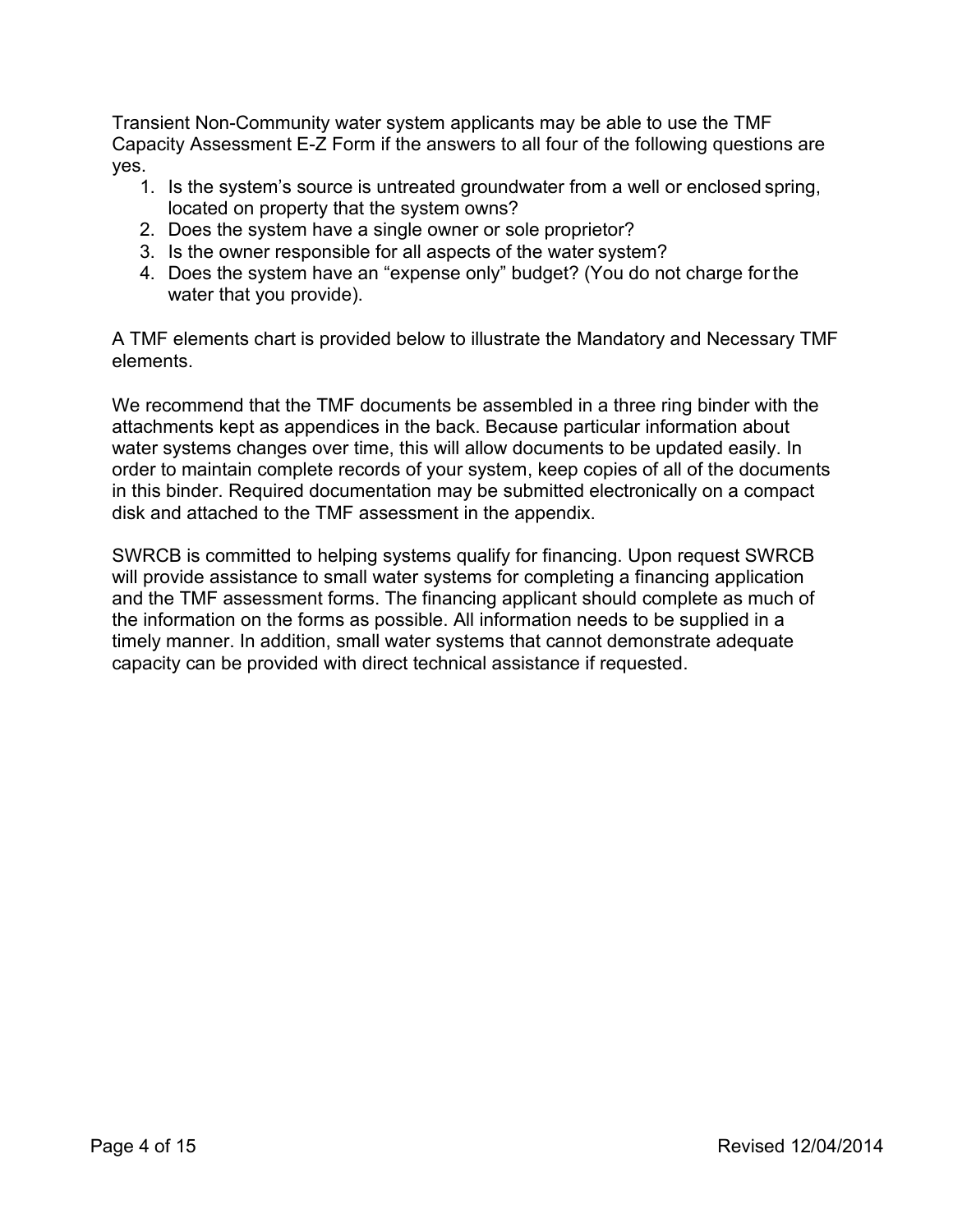# <span id="page-4-0"></span>TMF Elements Chart

Mandatory: Compliance with the element must be completed prior to the issuance of financing or a new system or change of ownership water supply permit.

Necessary: Compliance with the element must be addressed satisfactorily within a timeframe determined by the regulatory agency which typically would be six months after financing project completion or permit issuance.

| <b>TMF ELEMENTS</b>                    | <b>SWRCB</b><br><b>FINANCING</b> | <b>NEW WATER</b><br><b>SYSTEM</b> | <b>CHANGE OF</b><br><b>OWNERSHIP</b> |
|----------------------------------------|----------------------------------|-----------------------------------|--------------------------------------|
| <b>Consolidation Feasibility</b><br>1. | Mandatory                        | Mandatory                         | Mandatory                            |
| <b>System Description</b><br>2.        | Necessary                        | Mandatory                         | Mandatory                            |
| <b>Certified Operators</b><br>3.       | Necessary                        | Mandatory                         | Mandatory                            |
| <b>Source Capacity</b><br>4.           | Necessary                        | Mandatory                         | Mandatory                            |
| <b>Operations Plan</b><br>5.           | Necessary                        | Mandatory                         | Mandatory                            |
| Training<br>6.                         | Necessary                        | Necessary                         | Necessary                            |
| Ownership<br>7.                        | Mandatory                        | Mandatory                         | Mandatory                            |
| <b>Water Rights</b><br>8.              | Mandatory                        | Mandatory                         | Mandatory                            |
| Organization<br>9.                     | Necessary                        | Mandatory                         | Mandatory                            |
| 10. Emergency Response Plan            | Necessary                        | Mandatory                         | Mandatory                            |
| 11. Policies                           | Necessary                        | Necessary                         | Necessary                            |
| 12. Budget/Capital Improvement Plan    | Mandatory                        | Mandatory                         | Mandatory                            |
| 13. Budget Control                     | Necessary                        | Mandatory                         | Mandatory                            |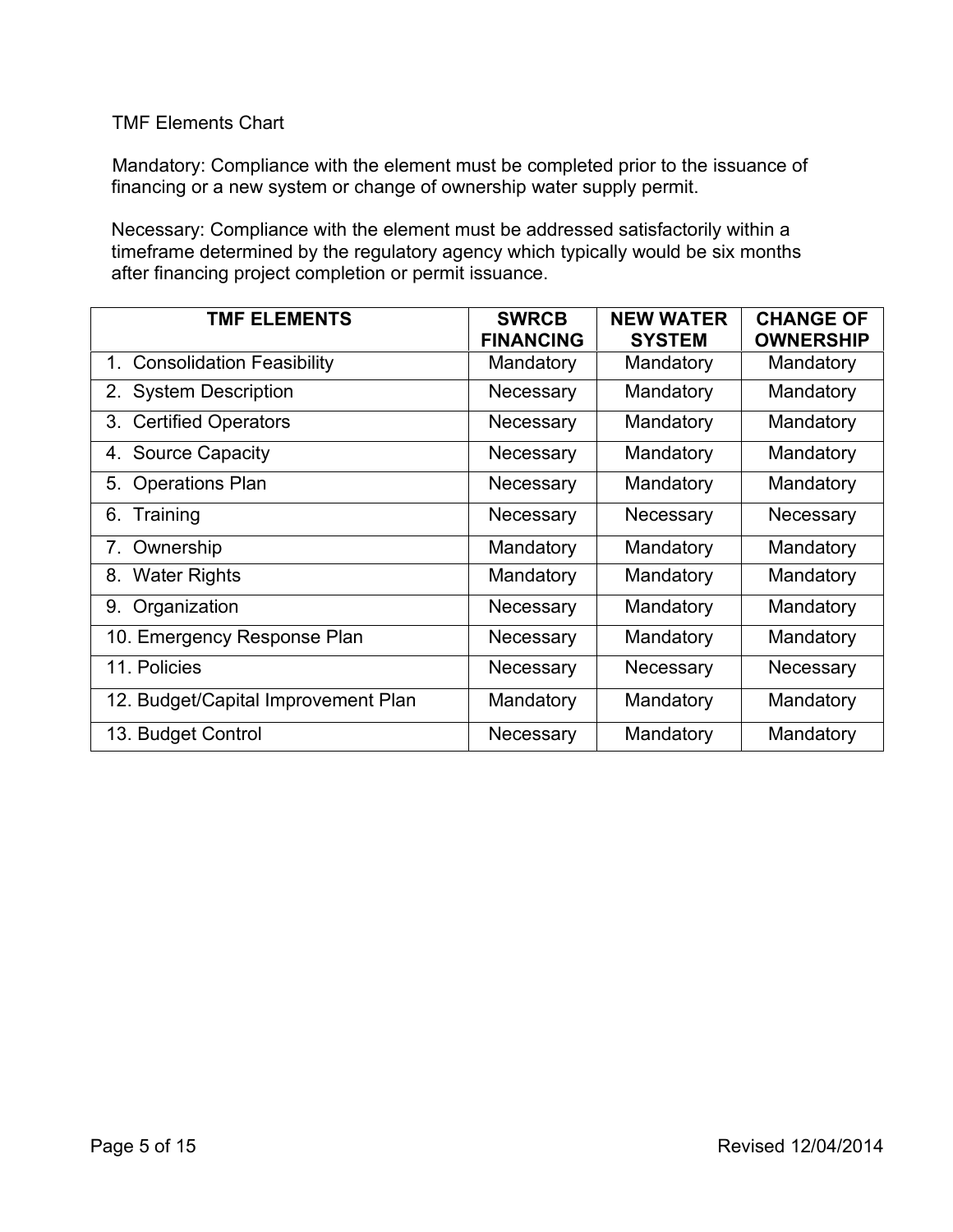<span id="page-5-0"></span>TMF Elements

# <span id="page-5-1"></span>**1. Consolidation Feasibility**

[Financing Projects, New Systems, Change of Ownership - *Mandatory*]

Many operational and economic benefits are realized by water systems when they consolidate. Each public water system applying for construction financing or a refinancing loan must perform an evaluation, including costs and feasibility, of physically consolidating with another public water system. Guidelines for when a consolidation is most feasible include, but are not limited to:

- a. When one of the water systems is located within another's established service area
- b. When one of the water systems is within an existing General Plan's zone of influence of the other
- c. Or when the water system is within five miles of another public water system

If the water system applying for construction financing or a refinancing loan is a "small community water system" (which is defined as: a community water system that serves no more than 3,300 service connections or a yearlong population of no more than 10,000 persons) and the water system is considered "disadvantaged" (which is defined as: the entire service of area of a community water system, or a community therein, in which the median household income is less than 80 percent of the statewide average), consolidation is *highly encouraged* and the water system may be allowed financing for a consolidation feasibility study and/or may be giving priority when seeking construction financing.

In order to determine the feasibility of consolidating into another public water system, submit a consolidation assessment that includes the following:

- a. List of all, or at least one large water system within five miles of the system.
- b. A description of the feasibility of consolidating into another system on the list that includes the results of any consolidation discussions conducted with at least one system within the five-mile radius.

# <span id="page-5-2"></span>**2. System Description**

[Financing Projects - *Necessary*, New Systems, Change of Ownership - *Mandatory*]

Provide a system map that illustrates the location of all of the components of the water system including the:

a. Current service area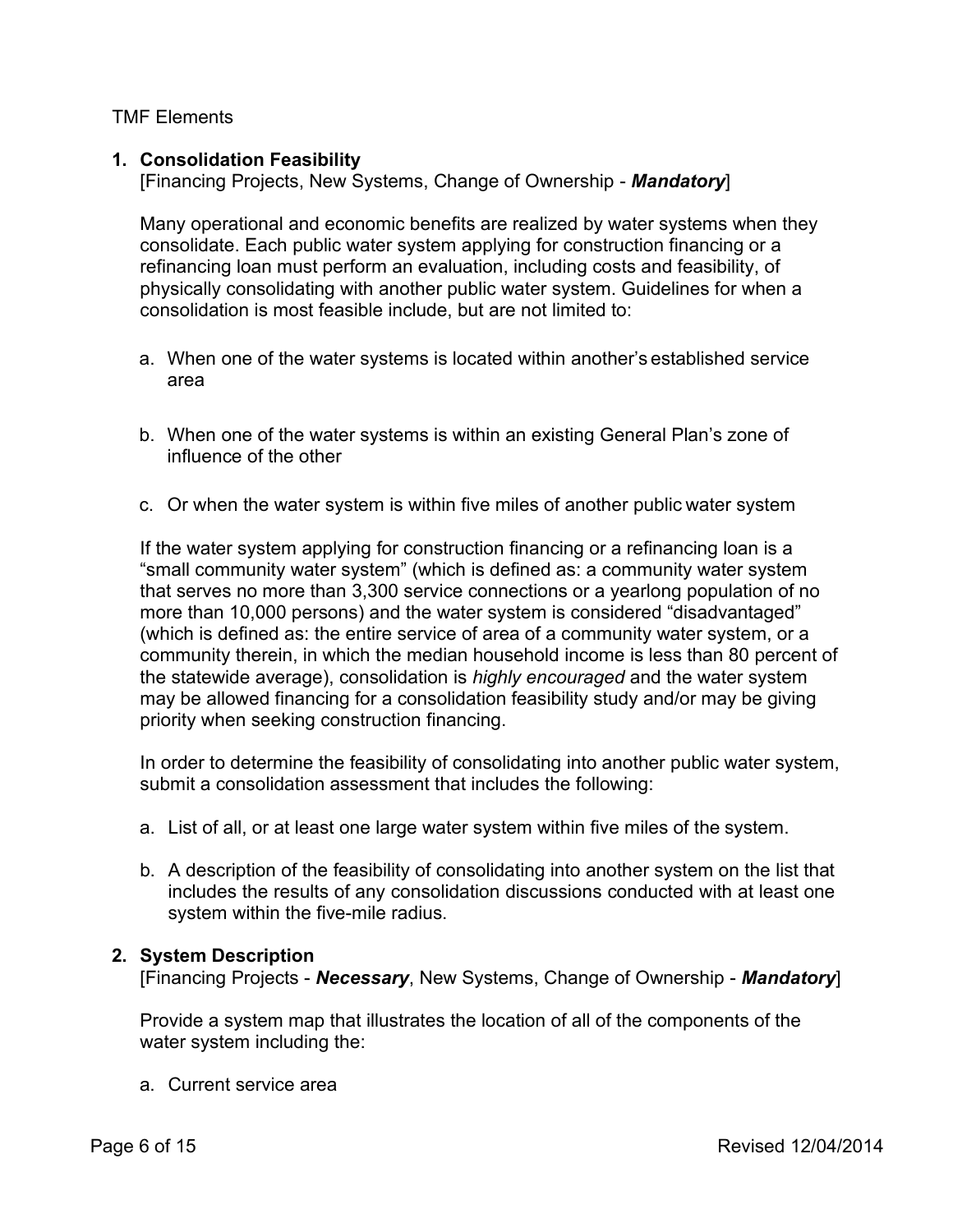- b. Sources
- c. Treatment facilities
- d. Pumping stations
- e. Pressure zones
- f. Storage tanks
- g. Piping with valves and hydrants noted
- h. Potential contamination hazards
- i. Projected ten-year growth boundaries

# <span id="page-6-0"></span>**3. Certified Operators**

[Financing Projects – *Necessary***;** New Systems and Change of Ownership - *Mandatory*]

SWRCB or the Local Primacy Agency (LPA) will identify the grade of certified distribution and treatment operators that will be required for the system. Provide copies of current certificates with names and grades as documentation that the distribution and treatment operators are certified for the appropriate level that is required for the water system.

If a contract operator is hired to perform the duties of a certified operator, provide a copy of the operator's treatment and /or distribution operator certifications and a copy of the contract that describes the specific duties for which the operator will be responsible, the time to be spent serving the water system, and the procedures to be followed in the event of complaints, compliance discrepancies, or emergencies.

# <span id="page-6-1"></span>**4. Source Capacity**

[Financing Projects – *Necessary***;** New Systems and Change of Ownership - *Mandatory*]

At all times a water system must have the capacity to meet the system's maximum day demand as described in California Code of Regulations, Section 64554. Additionally, it must ensure that it has suitably adequate sources of water to serve the needs of its constituents in the future. The water system must submit documentation which demonstrates that it has and will have a sufficient water supply.

The possibility of drought conditions impacting the water supply must be addressed. The system needs to develop a water conservation plan to address potential drought conditions.

Page 7 of 15 **Page 7** of 15 In order to accurately measure the system's actual water usage, a meter needs to be placed on each service connection. The system needs to develop a plan to install water meters on all connections as well as a master meter on each source in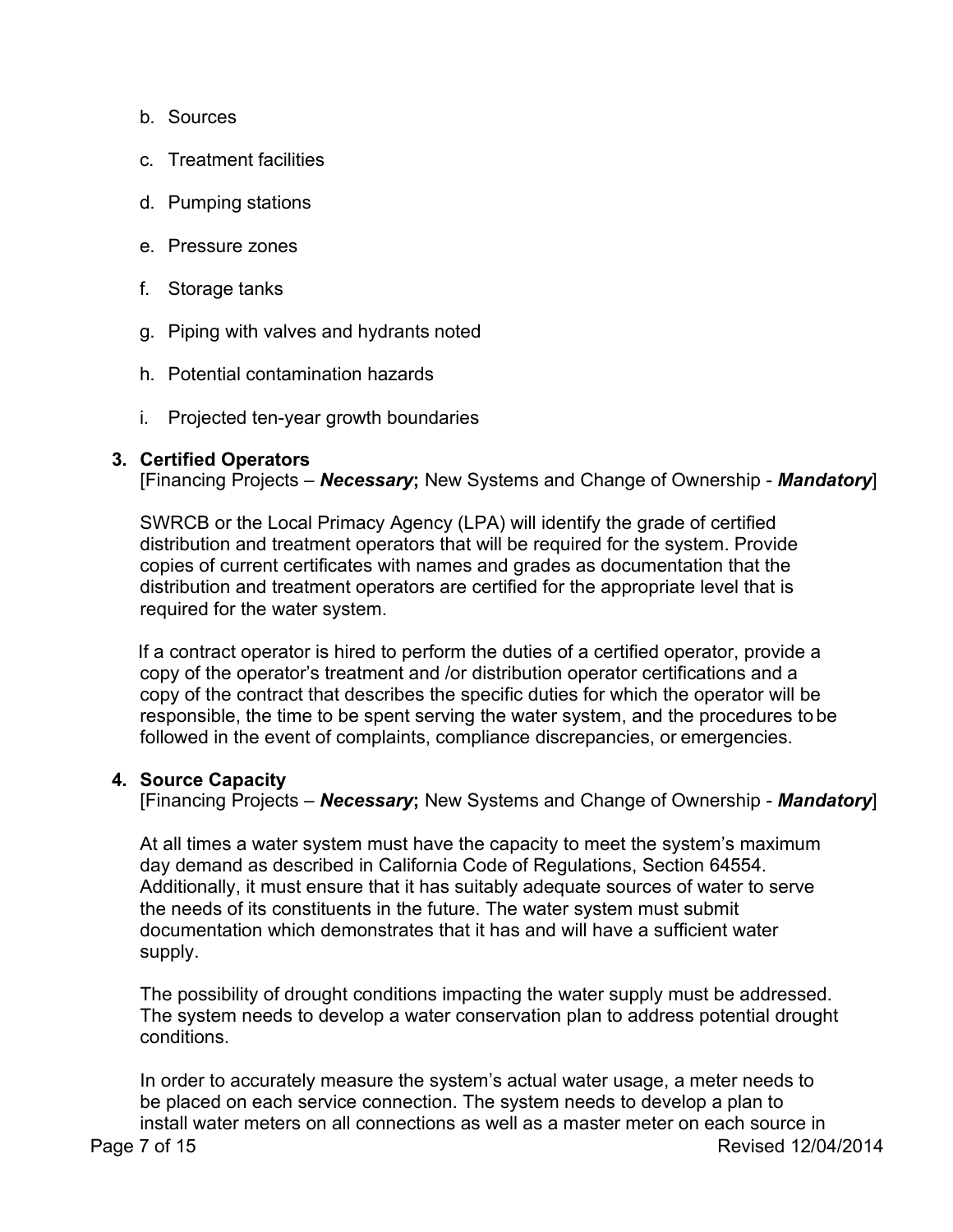order to accurately measure water production and consumption. Additionally, a SWRCB funded project must include conditions that the system will incorporate provisions into its operating procedures and expenses to read the meters and to charge rates based on usage.

All sources and surrounding areas need to be protected from potential contamination hazards or threats. Provide a map of the existing service area and surrounding locations. Include the location of all water sources as well as sources of potential contamination such as waste disposal sites, landfills, feedlots, underground storage tanks, out-of-service wells, and other potential contaminants. Additionally, provide documentation that demonstrates the water sources are protected from vandalism, tampering, contamination, and other threats.

In order to ensure that a sufficient source of water will be available for existing and potential water consumers, the system needs to develop a ten year potential growth plan consistent with local land use plans a projected water demand for that period of time, and start the process to obtain additional water rights for new water sources if needed.

# <span id="page-7-0"></span>**5. Operations Plan**

[Financing Projects – *Necessary***;** New Systems and Change of Ownership - *Mandatory*]

Provide an operations plan that describes all of the activities needed to maintain the system in compliance with all standards. This plan should describe the daily, weekly, monthly, and yearly tasks that would enable another qualified operator to assume the operation of the system in an emergency. The plan should also describe non-routine activities such as positive analytical results, responses to complaints, emergency operational practices, record keeping, and other duties.

Operations plans need to be updated whenever changes occur. Templates for a number of sample operations plan can be found on the SWRCB web site at the Capacity Development webpage linked to in the introduction.

# <span id="page-7-1"></span>**6. Training**

[Financing Projects; New Systems, and Changes of Ownership – *Necessary]*

Competent management and operation of a water system is critical to providing a safe and reliable water supply to system customers. Training needs to be provided to all water system staff including the governing board in order to ensure that everyone associated with the water system has the knowledge to competently comply with existing requirements and to be informed about new compliance requirements, new technologies, and newly identified hazards.

Submit a plan describing the training that will be provided for:

a. Certified operators: Contact hours needed to maintain operator certification at the required grade for the system and other related training.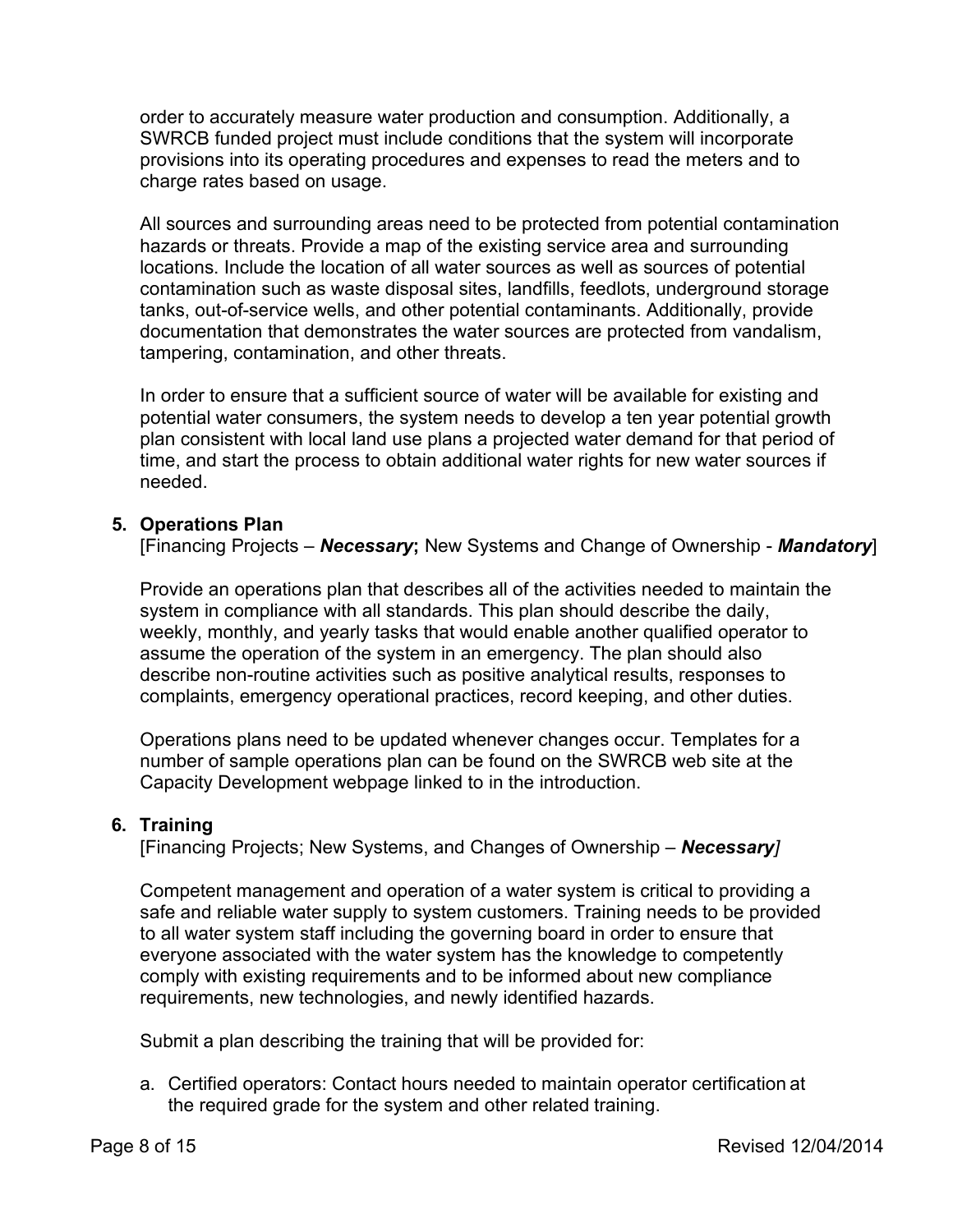- b. Governing board: Training that covers board roles and responsibilities including ethics and financial management.
- c. Other staff: Pertinent training to enable all staff to competently perform activities necessary to the operation and maintenance of the system.

### <span id="page-8-0"></span>**7. Ownership**

[Financing Projects; New Systems, and Changes of Ownership – *Mandatory]*

Ownership of a water system must be clearly identified. Documentation may be submitted as hard copies or electronically on a compact disk. Indicate the type of system ownership such as sole proprietorship, partnership, corporation, mutual, governmental agency, or other formation type.

Include copies of legal papers for corporations, districts, partnerships, mutual's, and other organizational entities such as incorporation articles, by-laws, and governing ordinances.

Provide documentation of ownership for all components of the water system. This includes deeds and other documentation for system owned property including land, buildings, wells, storage tanks, treatment facilities, and other components needed for the operation of the system. A copy of the deed for the well location will help document both ownership and water rights.

If land or system components are not owned by the water system, provide a copy of the easement or long term use agreement use that specifies the duration of the authorization in order to demonstrate that the system will provide a reliable source of water to its customers. Note that for loan projects the long term use agreements for easements, purchased water, system facilities, land, and any other water system component must extend for the term of the loan.

If the water system is under temporary ownership such as a developer, describe the timing for the change in ownership and the contact information for the eventual owner.

If the owner of the water system has owned or managed any other public water system within the last ten years, list these systems by name and number.

For a sole proprietor submit a plan that describes how the system will continue to be operated in the event the owner becomes incapable of carrying out this responsibility.

Disclose any encumbrances, trust indentures, bankruptcies, decrees, legal orders, or other items that may affect the owner's control of the water system.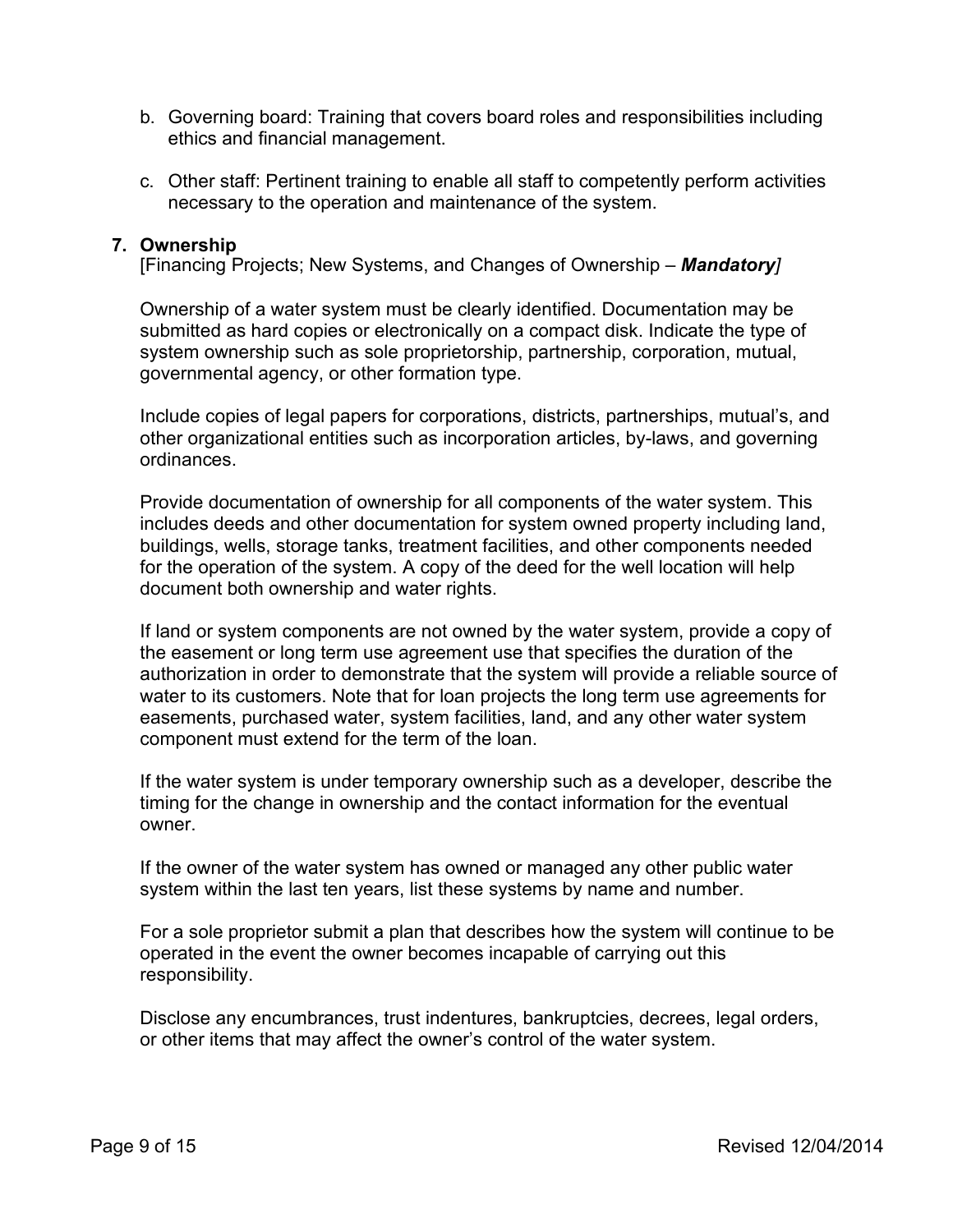# <span id="page-9-0"></span>**8. Water Rights**

[Financing Projects; New Systems, and Changes of Ownership – *Mandatory]*

A water system must have a legal right to the quantity of water necessary to assure an adequate and reliable drinking water supply. Provide information that describes the legal basis and authority for the diversion, extraction, or purchase of water. This may include documents such as permits, licenses, letters of authority, or other agreements showing all water rights owned or controlled by the system.

Note that for water systems designated as groundwater under the direct influence of surface water the water rights could be described as either groundwater or surface water depending upon the surface water designation by the State Water Resources Control Board (SWRCB).

Be aware that for SWRCB funded projects the long term use agreements for purchased water must extend for the life of the loan or a minimum of 20 years for grant funded projects.

To document water rights, provide the following:

- a. List the current and emergency water sources that will be used to operate the system including groundwater, surface water, groundwater under the influence of surface water, purchased water, and any other sources.
- b. Describe the long-term availability of the sources used by the water system to meet a projected 10-year water demand.

#### **Groundwater**

- a. Unadjudicated Basin:
	- · Provide a statement that the groundwater is extracted from a basin that is not adjudicated.
	- · Provide copies of the deeds for the parcels of each unadjudicated groundwater source used by the system. Electronic format is acceptable.
- b. Adjudicated Basin: Attach the deed for the parcels of each adjudicated groundwater source that notes the adjudication or provide documentation of the Basin Water Master's terms of the adjudication as they relate to the water system's right to extract water from the adjudicated basin.

#### Surface Water

Indicate the type of water rights the water system holds for surface water. Note that an application to the SWRCB does not document water rights.

#### a. Appropriative:

• If Pre-1914, provide a statement that water rights were established prior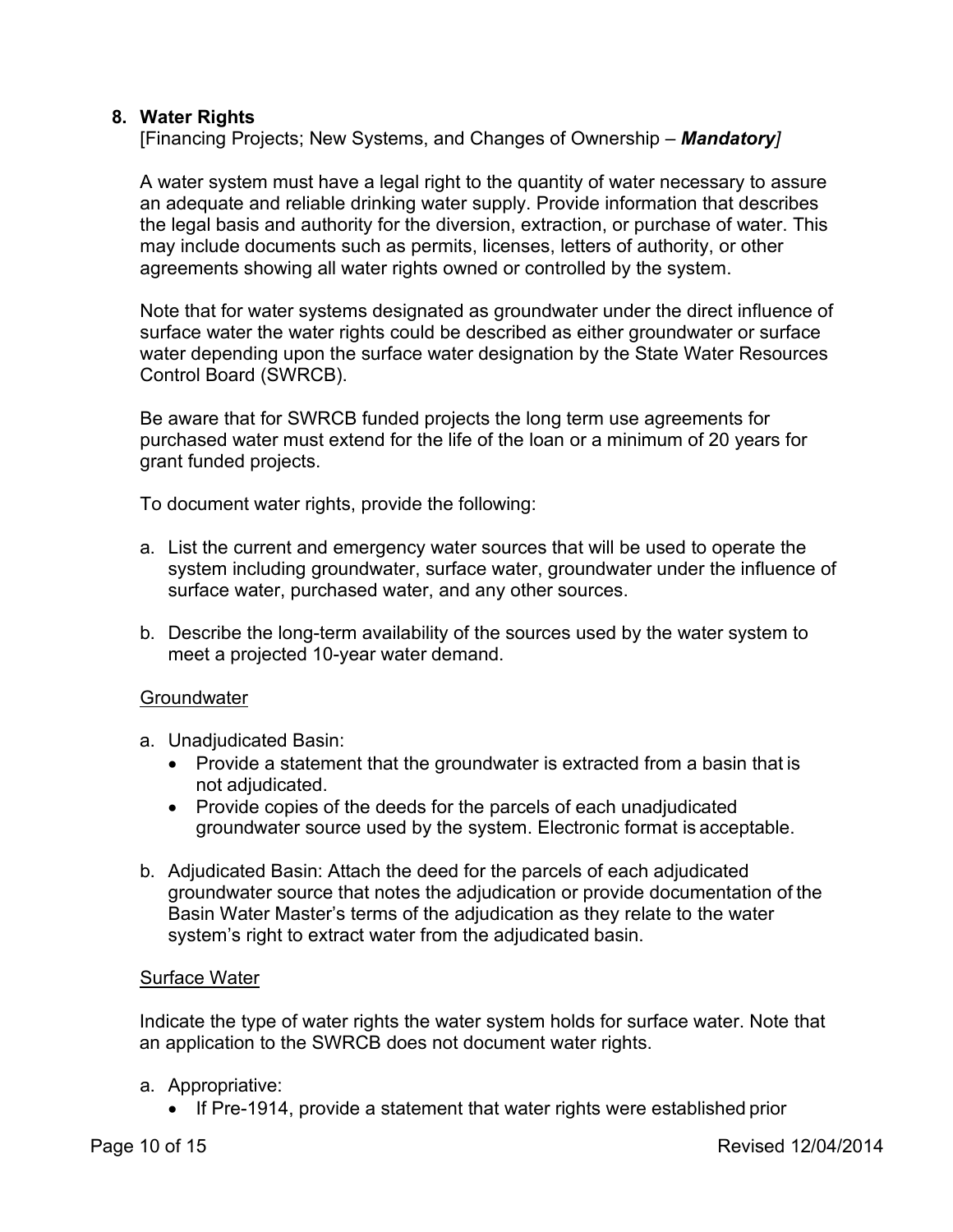to 1914.

- · If after 1914, provide a copy of the SWRCB water rights permit or license.
- b. Riparian: Provide a statement that water is derived from a surface source pursuant to a riparian right and include a map showing location relative to extraction point.

# Purchased Water

Provide a copy of the water service agreement for purchased water that specifies the duration of the authorization.

### <span id="page-10-0"></span>**9. Organization**

[Financing Projects - *Necessary*; New Systems and Changes of Ownership*- Mandatory*]

In order to establish the lines of authority and communication between employees and management including the governing board, managers, certified operators, and clerical staff, provide a:

- a. Structural organizational chart for positions associated with the water system. Specify the frequency of board meetings where appropriate.
- b. Provide another chart that lists the names and phone numbers of the specific people who fill those positions.
- c. Include on the organization chart any contract certified operators the system may utilize. Indicate the level of certification and the number of hours for which the services of a certified operator are contracted.

#### <span id="page-10-1"></span>**10.Emergency Response Plan**

[Financing Projects – *Necessary***;** New Systems and Change of Ownership - *Mandatory*]

In order to provide reliable water service and minimize public health risks from unsafe drinking water during emergencies, submit an emergency response plan with clearly defined response procedures. A sample emergency response plan template is located on the SWRCB website at:

#### [Emergency/Disaster Response Plan](http://www.waterboards.ca.gov/drinking_water/certlic/drinkingwater/Documents/TMFCapacityDevelopment/EmergencyResponsePlan_revised-SWS.doc)

http://www.waterboards.ca.gov/drinking\_water/certlic/drinkingwater/Documents/TMF CapacityDevelopment/EmergencyResponsePlan\_revised-SWS.doc

Ensure that the emergency response plan includes:

a. A list of all disasters and emergencies that is likely to occur in the water system's service area. Include earthquakes, fires, and disinfection failure at minimum as well as flooding, water outages, water contamination, power outages, and other potential local emergencies.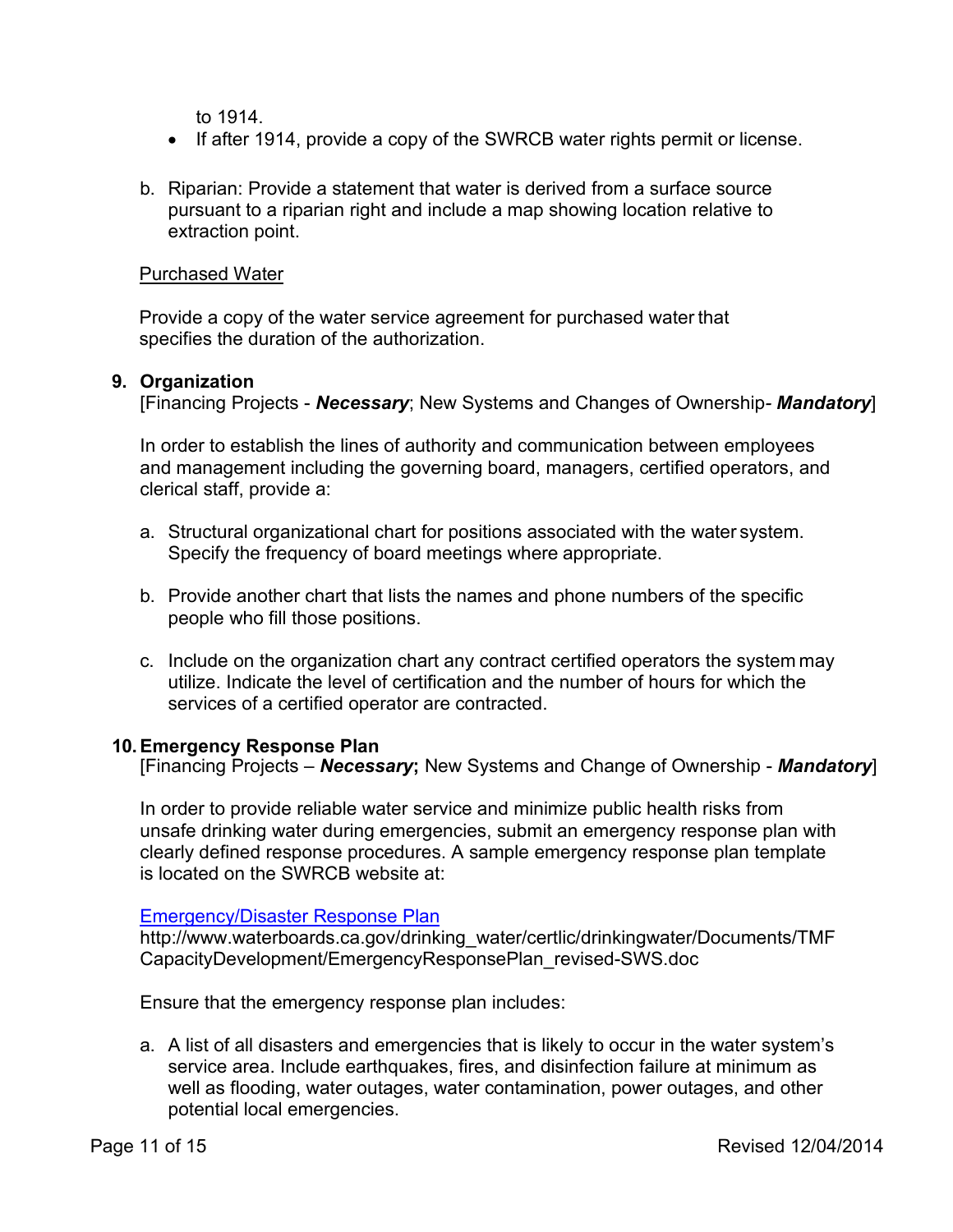- b. The names and contact information of water system personnel including the decision makers. Identify responsibilities and provide a clear chain of command.
- c. An inventory of system resources used for normal operations and available for emergencies including maps and schematic diagrams, lists of emergency equipment and suppliers, emergency contract agreements, and emergency water interconnections or sources.
- d. A communication network that describes a designated location for an emergency operations center, emergency contact information for equipment suppliers, emergency phone and radio communication capabilities, coordination procedures with governmental agencies for health and safety protection, technical and financial assistance, and public notification procedures.
- e. Emergency procedures to quickly assess damage to water system facilities, including logistics for emergency source activation and repairs, procedures for monitoring progress of repairs and restoration, and procedures for documenting damage and repairs.
- f. A description of the steps that will be taken to resume normal operations and to submit reports to appropriate agencies.

#### <span id="page-11-0"></span>**11.Policies**

[Financing Projects, New Systems, and Changes of Ownership- *Necessary*]

Water systems need to have written policies that describe procedures to be followed for given circumstances. While written policies can describe a broad spectrum of topics, at a minimum an adopted policy manual should include prescribed procedures for:

- a. Nonpayment of water charges
- b. Unauthorized use of water
- c. Hours worked and overtime
- d. Complaint responses
- e. Contract operators, if applicable
- f. Governing board activities such as regulatory responsibilities, expenditure allowances, meeting notifications, resolution adoptions, and other issues as applicable
- g. Documentation of water systems maintenance, repairs, new construction.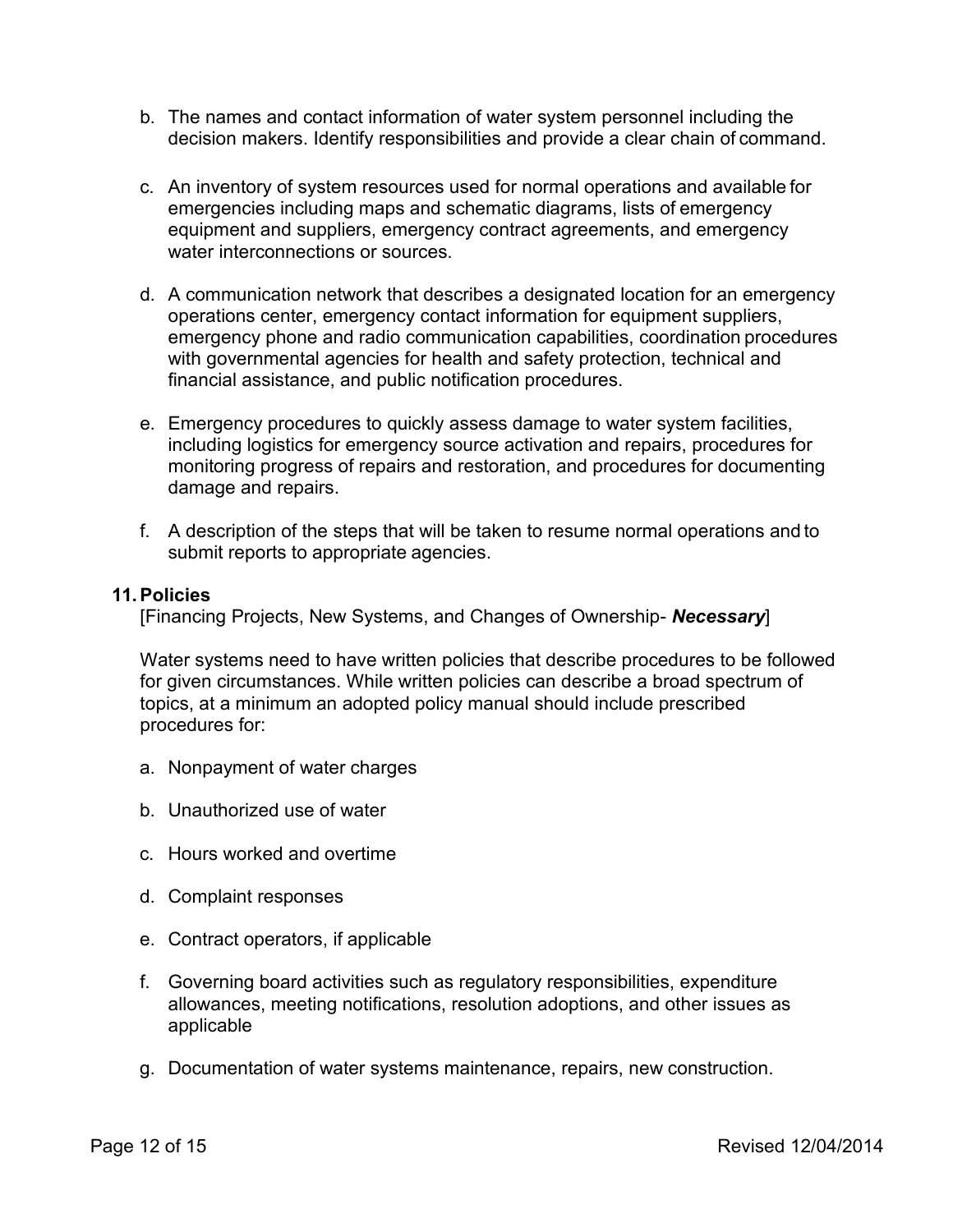# <span id="page-12-0"></span>**12. Budget Projection / Capital Improvement Plan**

[Financing Projects, New Systems, and Changes of Ownership - *Mandatory*]

Develop a 5-year budget projection that lists all of the expenses and revenues of the water system. The total expenses include the operations and maintenance (O&M) expenses of the system such as salaries, power, chemicals, monitoring, and other costs. Expenses also include the administrative expenses such as insurance and debt service as well as funded reserve accounts. These reserve accounts are the capital improvement plan (CIP), operations and maintenance reserve, contingency reserve, and other reserve accounts needed to manage the system. Revenues are all of the sources of funds the system receives including income from billing, assessments, hookup charges, reserve fund withdrawals, grants and loans, and other income.

Use the sample 5-year budget projection/CIP template, or an equivalent alternative, that is located on the SWRCB website at:

#### [Budget Calculator](http://www.waterboards.ca.gov/drinking_water/certlic/drinkingwater/Documents/TMFplanningandreports/swsbudgetcalculator-CIPandMinRateGen 10_15_12.xls)

http://www.waterboards.ca.gov/drinking\_water/certlic/drinkingwater/Documents/TMF planningandreports/swsbudgetcalculator-CIPandMinRateGen%2010\_15\_12.xls

This file consists of guidelines for completing this spreadsheet on the first Excel tab, the 5-year budget projection on the second tab, and the CIP on the third tab.

To develop a CIP using the above template: on the CIP tab, list all of the water system components. Use the Typical Equipment Life Expectancy list at the Capacity Development webpage linked to in the introduction to view sample average life expectancies of the system components that can be used on the CIP template. This life expectancy chart lists only recommendations. If available, use figures appropriate for your location. The average annual cost to replace all system components as they age is linked to the tab for the 5-year budget projection so that the costs to replace the system components will be funded in the budget projection.

Note: On the 5-year budget projection/CIP template that the areas shaded in lighter yellow on both tabs concern the costs projected for new SWRCB funded projects. New project operations and maintenance costs must be listed since they will not be included in the new financing. Also, a percentage of the CIP cost for the new project may be included in the debt service for a new SWRCB loan.

If the water system expenses and revenues are included in the overall budget for a facility such as a mobile home park or a school, separate the water system expenses from the total facility budget. Estimate if exact figures are not available. For example, if the facility receives one overall power bill, estimate perhaps 10% of the overall bill for the water system. As actual figures become available, readjust the budget.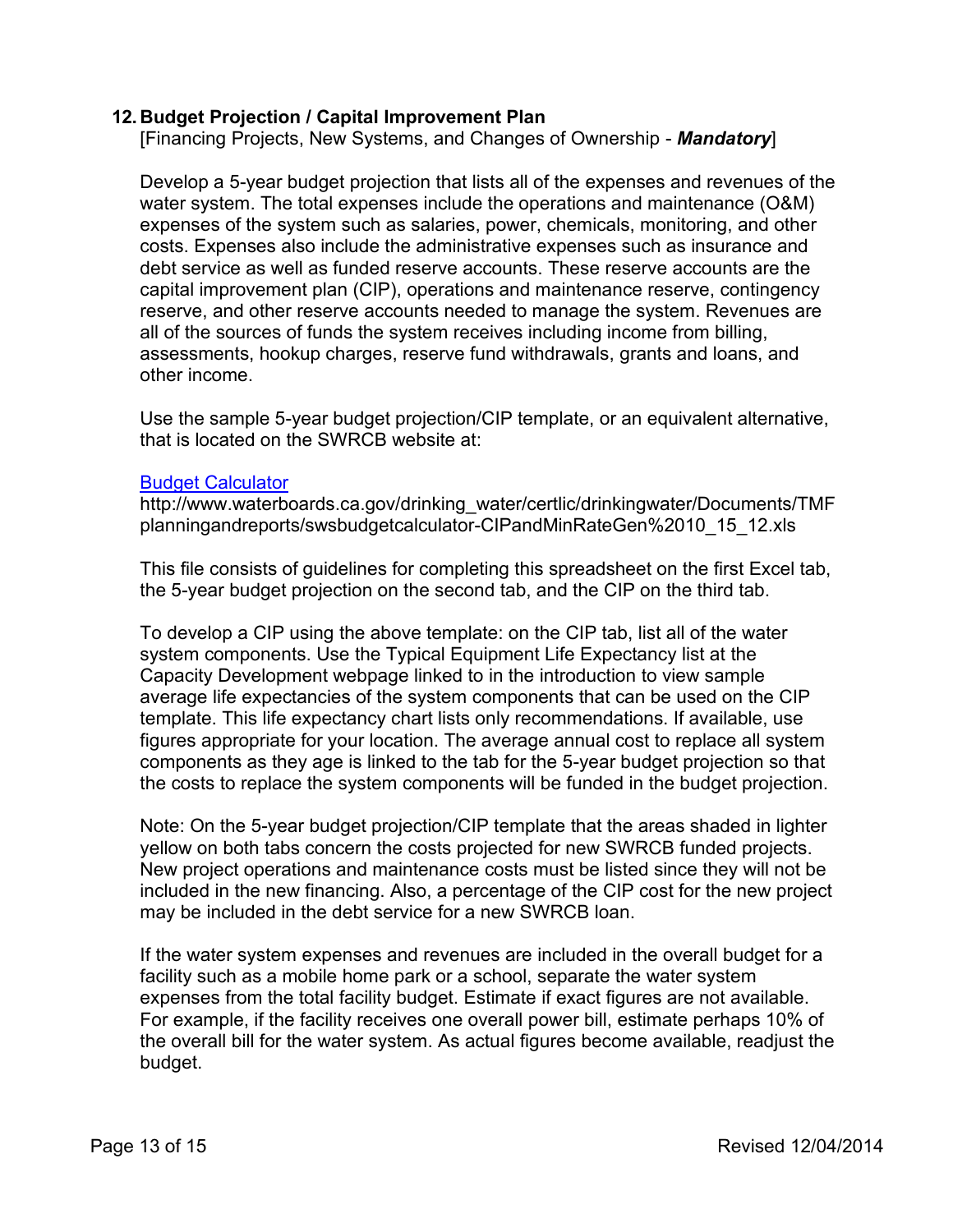# <span id="page-13-0"></span>**13. Budget Control**

[Financing Projects - *Necessary*; New Systems and Changes of Ownership -*Mandatory*]

A financial policy that includes, but is not limited to:

- a. Budget control procedures in which one person records a transaction and a manager review and approves it. Describe budget controls for:
	- · Cash receipts and disbursements
	- · Bank accounts
	- · Payroll
- b. Financial reports prepared for review at board meetings such as:
	- · Customer Receivables Report
	- · Check Register Review
	- · Bank Reconciliation Report
	- · Budget Comparison Report
	- · Quarterly Comparative Balance Sheet
	- · Tax Returns
- c. Criteria and withdrawal guidelines for the maintenance of reserve accounts including:
	- · CIP Reserve
	- · Operations and Maintenance Reserve
	- Contingency or Emergency Reserve
	- · Other Reserves
- d. Reporting procedures to appropriate levels of authority to ensure that there is no commingling of revenue sources.
- e. Periodic reviews of the budget status by a Certified Public Accountant or appropriately qualified financial officer of the water system to ensure continuing financial viability. Three years of the most current audited financial reports must be submitted for all SWRCB financing projects.